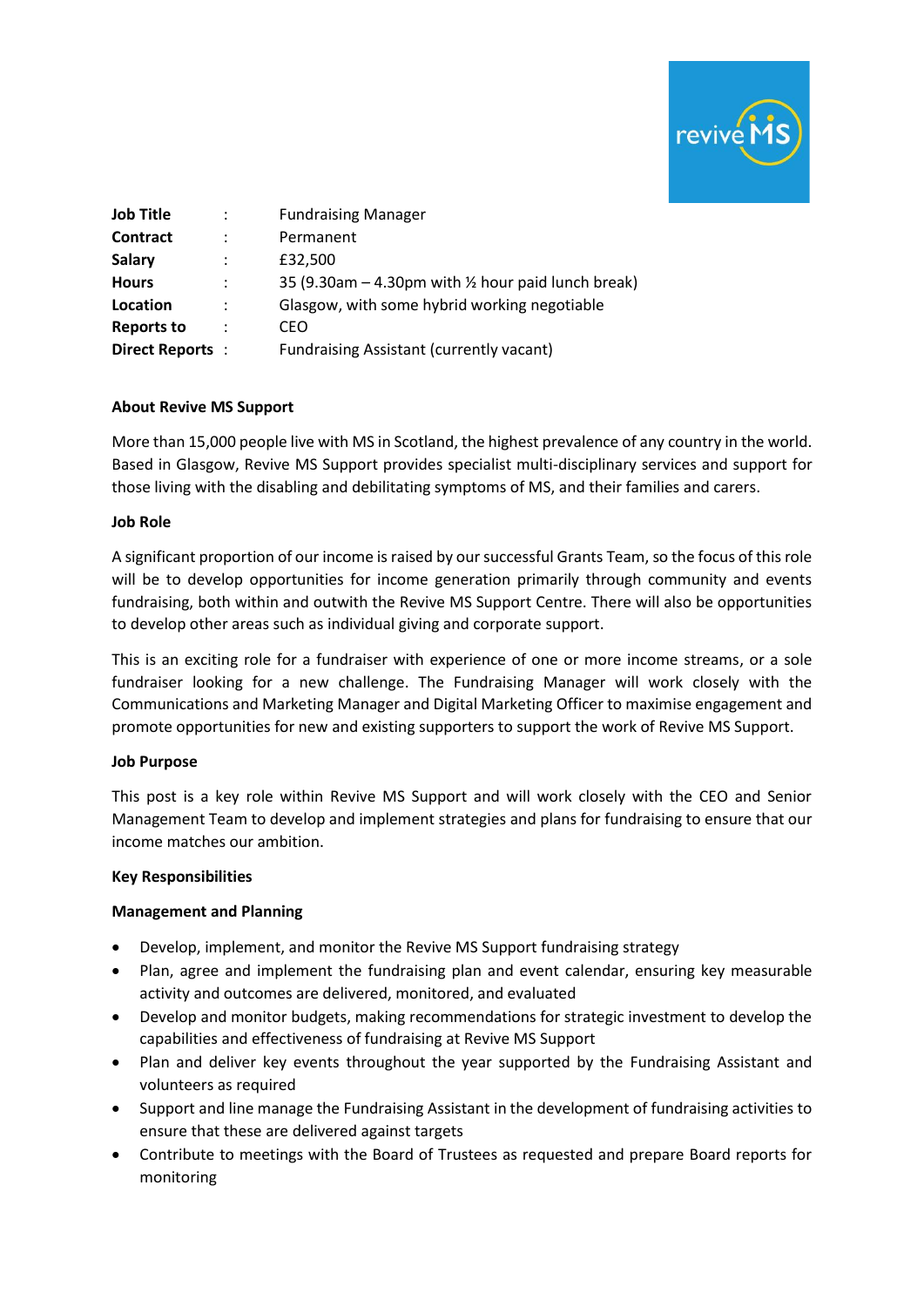- Ensure that all fundraising activity complies with statutory and regulatory requirements, and is regularly reviewed to implement best practice
- Attend fundraising or other appropriate events as a representative of Revive MS Support as required and where possible
- Any other appropriate duties as required

### **Supporter Care**

- Develop personalised donor and supporter journeys, which make our donors feel valued and encourage increased donations, repeat giving, and repeat activity
- Manage and update the contact database to ensure donor contact, fundraising and preference information are accurately recorded in line with GDPR.

#### **Event Management**

- Develop new and creative fundraising events and activities to maximise supporter engagement, always considering appropriate ROI
- Lead on the planning and successful delivery of fundraising events, including securing sponsorship, prizes etc
- Inspire and motivate supporters to raise funds by taking part in  $3^{rd}$  party events or doing their own fundraising activity
- Develop fundraising products for community fundraisers both within and outwith Revive MS Support's centre
- Work with the Digital Marketing Officer to explore potential opportunities with Facebook Fundraising and similar
- Identify opportunities for volunteers to support Revive MS Support's fundraising

#### **Other Fundraising**

- Work with the Communications and Marketing team to identify and develop fundraising appeals aimed at generating both restricted and unrestricted income
- Research and identify opportunities for support from local businesses & corporates employee fundraising, sponsorship opportunities and charity of the year partnerships.
- Manage all legacy activity including promotion of gifts in wills and administration of notified bequests

#### **Publicity and Promotion**

- Work closely with the Communications and Marketing Team to ensure that the fundraising calendar of events and activities is widely promoted both within the centre and through digital channels
- Work closely with the Communications and Marketing team to ensure any fundraising literature is up to date and relevant
- Manage the procurement and sale of branded merchandise and other goods

#### **Person Specification**

### **Essential**

- Minimum of 2 years' experience in a comparable role
- In-depth knowledge of fundraising best practice
- Experience of developing and implementation of strategic and operational plans